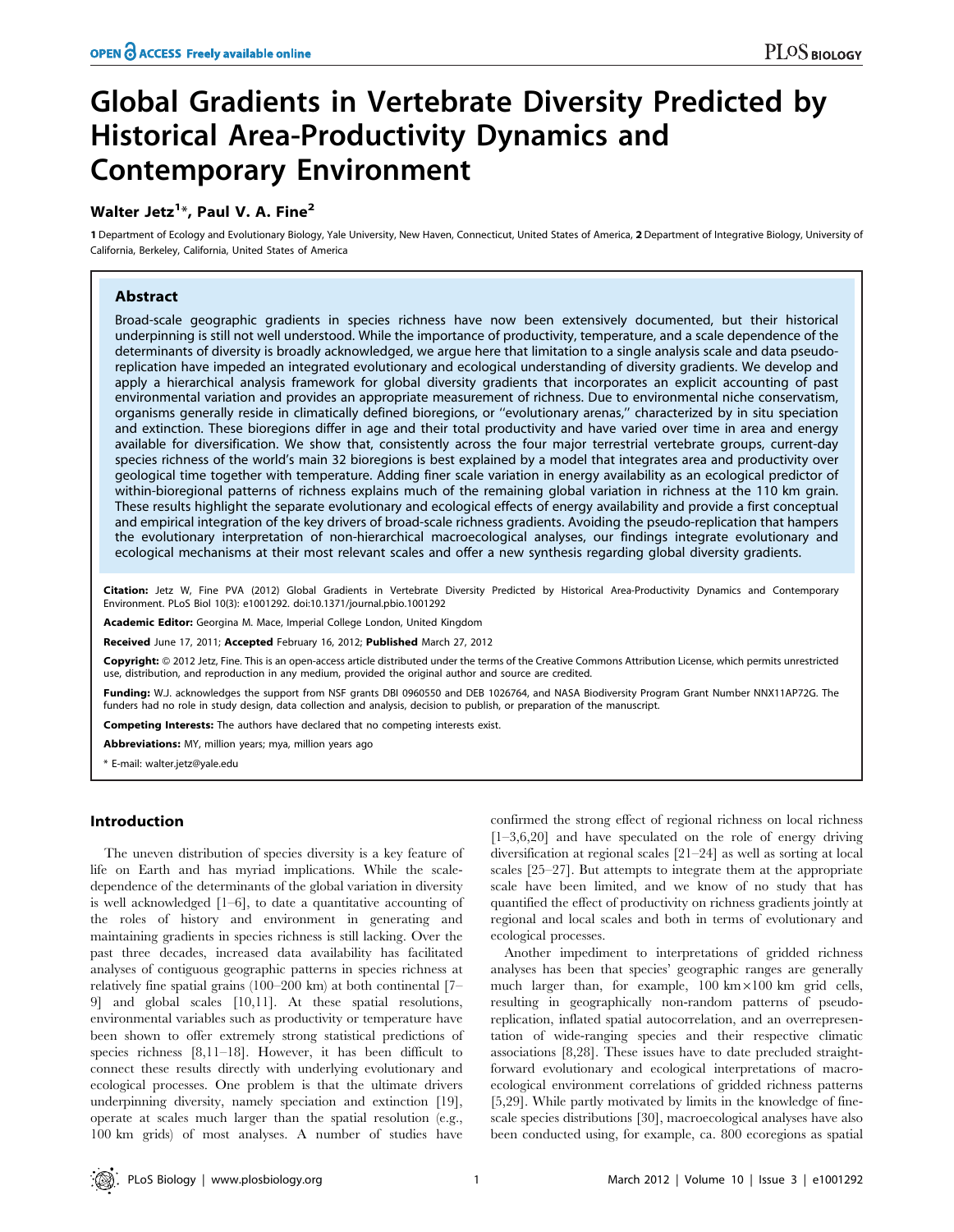#### Author Summary

Understanding what determines the distribution of biodiversity across the planet remains one of the critical challenges in biology and has gained particular urgency in the face of environmental change and accelerating species extinctions. Our study develops a novel analytical framework to jointly evaluate historical and contemporary environmental predictors of the latitudinal gradient in the diversity of terrestrial vertebrates. The number of vertebrate species is greater in warm, productive biomes, such as tropical forests, that have both a large size and a long evolutionary history. Using just a few key predictor variables—time, area, productivity, and temperature—we are now able to explain more than 80% of the variability in biodiversity among bioregions. By integrating each of these factors at both the regional and local scale in a hierarchical model, we are able to provide a consensus explanation for broad-scale diversity gradients that encompasses both ecological and evolutionary mechanisms.

units [14,31], but these regions still incur significant and geographically variable redundancy in species. We are not aware of a study on richness gradients that has successfully overcome this problem and thus truly have given each species equal weight.

Finally, while there is little doubt about the importance of time for diversification [32–34], attempts to date to invoke paleoclimate for understanding richness have been hampered by the lack of data, especially at deeper time scales. Several studies have linked relatively recent climatic oscillations, for example, those causing quarternary high-latitude glaciation, to geographic richness patterns [22,35–37]. The geography of deeper time climate conditions and exactly how it relates to the tempo of past clade diversification is inherently difficult to estimate. But given deep conservatism in the environmental (e.g., biome) associations within clades [38,39] compared to relatively dynamic geographic ranges [40], clades are expected to much more strongly track climatically defined regions, or biomes, rather than specific geographical locations over evolutionary history. The ages of biomes may thus offer a promising avenue for understanding the role of paleoclimate contributing to contemporary patterns of species richness and have recently been successfully correlated with both turtle and tree richness at the regional scale [41,42]. To date, analyses connecting the age and area of regions to finer grain richness patterns have not been attempted.

Here, we aim to address these problems with a hierarchical framework that integrates the drivers of regional diversification of species with those of their sorting into finer grain assemblages at their respective scales of influence. We use this model to test the relative importance of past spatio-temporal variation of climatic conditions (specifically time-integrated area and productivity) versus contemporary environment for explaining both the regional and finer scale variation in the species richness of terrestrial vertebrates worldwide. Due to environmental niche conservatism, organisms are generally restricted to climatically defined bioregions, or ''evolutionary arenas,'' characterized by in situ speciation and extinction. We expect differences in species richness between such regions to arise from different levels of net diversification (speciation – extinction over time). The number of speciation and extinction events should vary among regions due to differences in the sizes of populations over time and the opportunities for reproductive isolation for all resident taxa [32]. We expect these drivers to be associated with today's area [29,32,43] and energy availability (i.e., productivity)  $[8,11-14]$  of bioregions but, critically, also with the past levels of these factors that is, how bioregions have varied in areal extent and productivity over time [42]. Furthermore, regional rates of diversification have been hypothesized to vary with temperature and its effects on activity and biological rates such as rates of molecular evolution or species interactions [15–17,44]. We expect all of these drivers in concert to shape broad-scale gradients of diversity and predict that in an integrative assessment of regional differences in diversity, (i) models accounting for the temporal availability of area or productivity will outperform those without (i.e., regions that are older and/or have in the past been larger in extent will support higher vertebrate species richness than younger and/or smaller regions), (ii) area times energy availability (net primary productivity) will be a stronger predictor of richness than area alone [13,45], and (iii) average bioregion temperature will positively affect richness above and beyond the effects of productivity and have a stronger effect in ectotherms compared to endotherms [15].

We test these predictions for the 32 main subdivisions, or ''bioregions,'' of the world based on vegetation type and major landmass (Figure 1, Tables S1 and S2) [46,47]. We excluded montane regions (which exclusively harbor ca. 5% of vertebrate species and represent ca. 15% of global land area) due to their extremely steep environmental gradients and associated species turnover, which impedes reliable bioregional delineation and estimates of their extent over time. Over historical time-scales these climatically and geographically distinct bioregions have been characterized by similar environmental and climatic conditions, but have changed in size and shape over time within their respective realms [42]. All bioregions are within the range of scales over which allopatric speciation of terrestrial vertebrate speciation typically occurs (100–1,000 km scale [48]) and may thus be considered bio-climatically and geographically distinct ''evolutionary arenas.'' After deriving time-integrated models of bioregion species richness, we then in a second step assess their ability to predict the variation in richness at the scale of 110 km grid cell assemblages. We make these finer scale predictions first under a model of simple random sorting of species from those predicted for the bioregion and, second, under a model of sorting mediated by the relative productivity of a grid cell. The goals of this second step include (i) an evaluation of the ability of this hierarchical model to make strong fine-scale richness predictions (while including paleoclimate and avoiding regional-level conflation of sample size) and (ii) a demonstration of the separate roles energy availability has at different temporal and spatial scales.

## Results and Discussion

#### Bioregion Historical Dynamics

Paleoclimatic data reveal dramatic variation in the age and spatial dynamics of different bioregions from the end of the Paleocene (55 MY bp) to the present day (Figure 1, Table S5). For example, grasslands are not thought to have covered large areas on earth until 8 million years ago, resulting in a much smaller area over time than observed for, for example, temperate or tropical moist forests that have a longer history (Figure 1). Linking estimates of the extents of bioregions over time allows the calculation of ''time-integrated area'' (TimeArea) [42], a synthetic index of area available to the bioregion's biota over time, varying from just  $48\times10^4$  km<sup>2</sup> integrated over 55 million years in the case of the Mediterranean bioregion at the southern tip of Africa to over  $100,000\times10^4$  km<sup>2</sup> in Eurasian temperate and African moist tropical forests. Unlike bioregion extent and position, climatic conditions of bioregions are assumed to be relatively static over time [49], which allows the determination of average bioregion net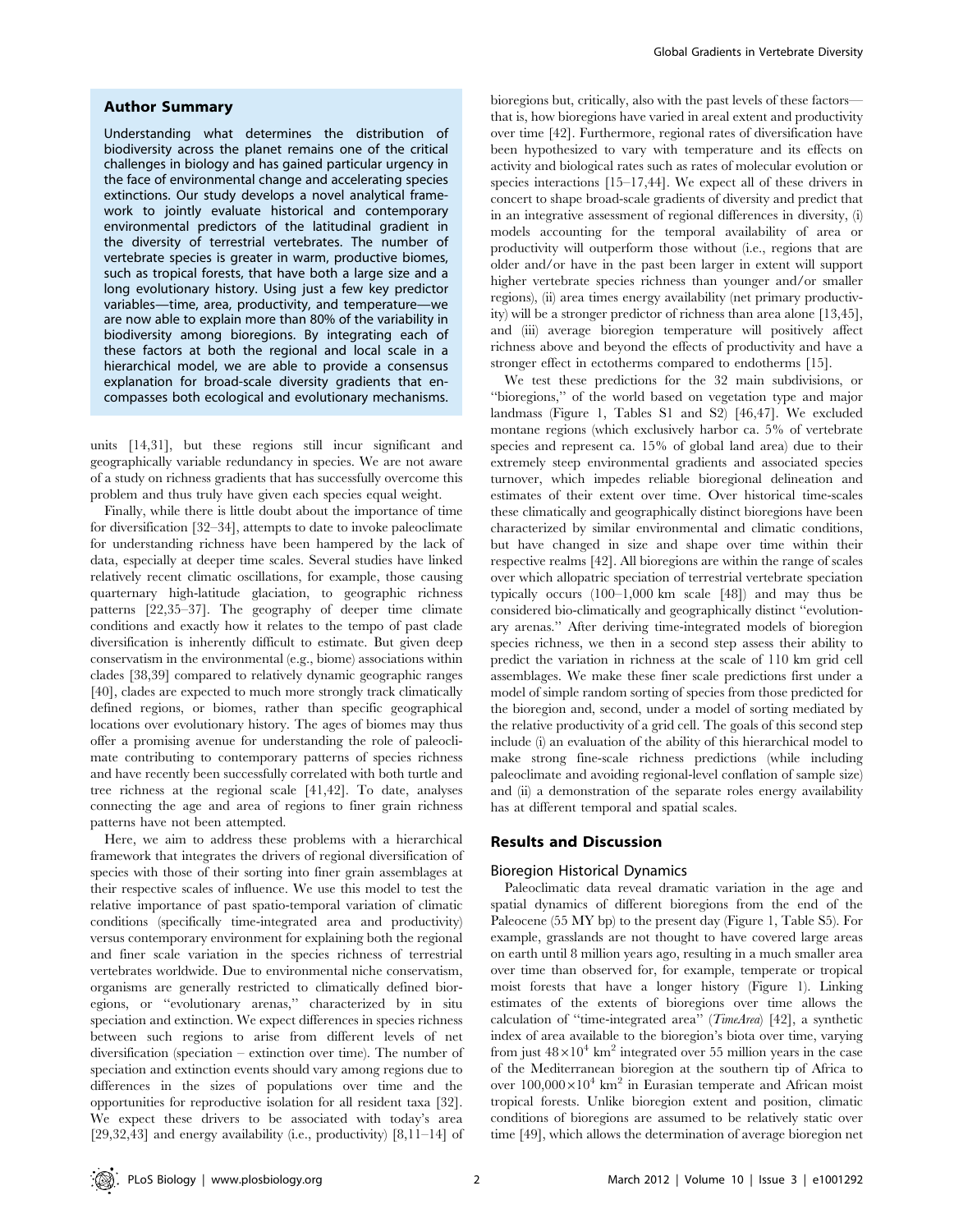

Figure 1. Map of study bioregions and their area and annual productivity dynamics. The variation in area (black) and annual productivity (red) over the last 55 million years forms the species richness predictors TimeArea (cumulative time-area, units 10<sup>4</sup> km<sup>2</sup> xmillion years) and TimeAreaProductivity (cumulative total productivity, units 10<sup>17</sup> kg Carbon), respectively (values in upper right box corner). Panel boxes have one of three different y-axis scales (note different line thicknesses and legend). For example, in tropical woody savannas and dry forests, the land area for the last few million years has been  $\sim 1\times10^7$  km<sup>2</sup> in the Afrotropics,  $\sim 2\times10^6$  km<sup>2</sup> in Australia, and  $\sim 1\times10^5$  km<sup>2</sup> in Madagascar. See also Tables S1, S2, and  $55$ 

doi:10.1371/journal.pbio.1001292.g001

primary productivity (Productivity) and Temperature. Summed Productivity over bioregion Area yields total bioregion productivity (AreaProductivity)—that is, total annual carbon flux measured in kg/ year over a whole bioregion, a measure that exhibits joint dynamics with bioregion Area. But integrated over time in the form of TimeAreaProductivity, it exhibits very different geographic patterns than TimeArea (Figure 1) with, for example, African and IndoMalay tropical moist forests experiencing a flux of over  $8,000\times10^{17}$  kg of carbon over the past 55 million years and the Mediterranean regions of the New World and Africa just under  $3\times10^{17}$  kg.

#### Bioregion Biotic Independence

We summarized terrestrial vertebrate richness per bioregion as Total (every species found in a bioregion), Resident (species for which a given bioregion contains the largest portion of the range), and Endemic (species that are restricted to a single bioregion; Table S4). We find minimal overlap in Total species among bioregions (median Jaccard similarity among bioregions: 4% for birds, 0% for other taxa; Figure S1, Table S3), which confirms their relative evolutionary isolation in addition to climatic and spatial independence and a consistently strong pattern of biome conservatism [38,50,51]. It also confirms that across all four vertebrate groups these selected bioregions represent useful spatial units that avoid the pseudo-replication of species: for Resident species richness every species enters a given analysis exactly once, and the number of distribution records is equal to the global richness of species (13,860 endothermic mammals and birds, 11,836 ectothermic amphibians and reptiles; montane endemics excluded). For Endemic species (total of 13,111 species and records) bioregions are even more likely to represent the true regions of origin compared to Resident species. We therefore expect a stronger correlation of area and productivity integrated over time (Time-AreaProductivity) with the diversity of Endemic species.

#### Bioregion Species Richness

All three predictions of our integrative model regarding the effect of time-area-productivity on richness are confirmed (Table 1). The models that account for time-integrated productivity and also include temperature as an additional predictor yield the strongest fits. For endotherms, the time-integrated measures of area outperform models that ignore time only for the Endemic richness dataset, which offered the more direct test of our hypotheses. Predictions of the two-predictor TimeAreaProductivity+ Temperature model are consistently strong across all four vertebrate taxa, which represent independent replicates (Figure 2), explaining over 77% of the variation in richness (Figure 2,  $\mathcal{N}=128$ , see Tables S7 and S8 for more details). Models that fit TimeArea and Productivity as statistically separate terms do not on the whole yield stronger predictions (Table S9). This lends support to Wright's [45] parallel findings for large islands, which represent similarly closed systems, and contrasts with previous results reported for  $110\times110$  km grid cells [13]. The shape of the *Productivity*-richness relationship is linear (in Endotherm Residents) or positive accelerating in linear space (in Ectotherm Residents and both Endemics groups). In contrast, the slopes of the AreaProductivity- and TimeAreaProductivity-richness relationships, whether fitted with or without Temperature, are all positive saturating—that is, species richness tends to increase more steeply in the low than in the high productivity ranges (coefficients in ln-ln space vary between 0.4 and 1, Table S7). We did not find evidence of a hump-shaped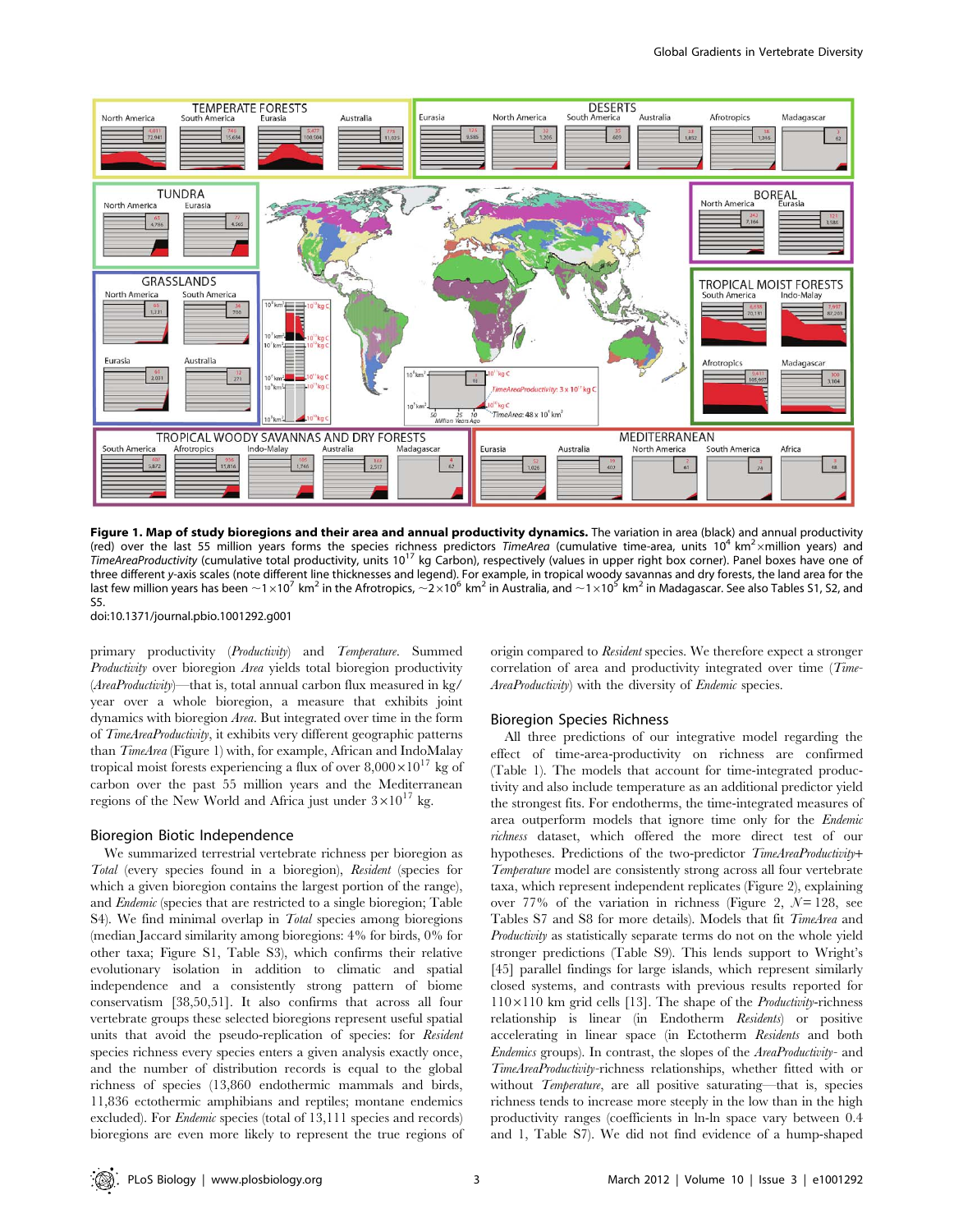Table 1. Relative performance of integrated single- and two-predictor models of bioregion species richness.

| Predictor Variables              | <b>Endemic</b>    |      |                   |               | <b>Resident</b>   |       |                   |      |
|----------------------------------|-------------------|------|-------------------|---------------|-------------------|-------|-------------------|------|
|                                  | <b>Endotherms</b> |      | <b>Ectotherms</b> |               | <b>Endotherms</b> |       | <b>Ectotherms</b> |      |
|                                  | $\triangle AIC$   | 2    | $\triangle AIC$   | $\mathcal{L}$ | $\triangle AIC$   | $r^2$ | $\triangle AIC$   |      |
| TimeAreaProductivity+Temperature | $\mathbf 0$       | 0.67 | $\mathbf 0$       | 0.82          | 20                | 0.70  | $\mathbf{1}$      | 0.86 |
| TimeArea+Temperature             | 0                 | 0.68 | 0                 | 0.82          | 14                | 0.75  | 0                 | 0.87 |
| AreaProductivity+Temperature     | 10                | 0.56 | 13                | 0.73          | $\mathbf 0$       | 0.84  | 3                 | 0.85 |
| TimeAreaProductivity             | 20                | 0.36 | 46                | 0.22          | 31                | 0.56  | 55                | 0.20 |
| <b>TimeArea</b>                  | 23                | 0.29 | 49                | 0.14          | 32                | 0.54  | 58                | 0.13 |
| AreaProductivity                 | 26                | 0.22 | 50                | 0.10          | 22                | 0.66  | 57                | 0.16 |
| Productivity                     | 26                | 0.23 | 42                | 0.29          | 52                | 0.12  | 52                | 0.29 |
| Area                             | 31                | 0.09 | 53                | 0.02          | 35                | 0.49  | 61                | 0.04 |
| Temperature                      | 22                | 0.31 | 24                | 0.60          | 52                | 0.14  | 29                | 0.65 |

Endemic species are those restricted to a single bioregion and Resident counts species with the largest portion of their range in a given bioregion. Endotherms combine mammals and birds, ectotherms combine reptiles and amphibians. Best models ( $\Delta AIC < 2$ ) are highlighted in bold, and  $\overline{r}$  refers to pseudo- $\overline{r}$  values based on fitting model-predicted versus observed. Note that the results for both richness values are unaffected by the pseudo-replication that hampers the results of typical gridded analyses of species richness. Predictor variables: Temperature, average temperature of bioregion; Area, current-day extent of a bioregion; Productivity, average bioregion productivity; AreaProductivity, total bioregion productivity, that is, the product of Productivity and bioregion Area. TimeArea, time-integrated area, that is, the integrated areal extent of a bioregion over 55 million years; TimeAreaProductivity, time-integrated productivity, that is, the product of Productivity and TimeArea. For further details and results by taxon, see Methods and Tables S1, S2, S3, S4, S6, S7, S8, S9, S10. doi:10.1371/journal.pbio.1001292.t001

pattern for any measure of productivity and richness at the bioregional scale [52,53].

As predicted, ectotherm richness increases much more steeply and strongly with temperature than endotherm richness, both when fitted singly and when controlled for TimeAreaProductivity (Figures S2 and S3, Table S7). This supports at the global scale the significant and complementary effect temperature may contribute to levels of regional ectotherm diversity (see also [4,14,44]). For ectotherms, higher temperatures in tropical regions may be promoting higher rates of genetic incompatibilities among populations or faster rates of biotic interactions, further accelerating speciation rates [44,54,55]. Alternatively, the thermal dependence of activity represents a strong constraint on ectotherm distribution [56], likely imposing limits on clade origination and diversification in high-latitude regions. Third, in warm regions, ectotherms are released from physiological and behavioral adaptations to cold stress promoting a greater diversity of life histories and metabolic ''niches'' [57,58]. These factors are not mutually exclusive, and more work is needed for understanding the potential role of temperature and thermal physiology in driving diversification. Preliminary results from phylogenetic analyses suggest increased diversification rates at lower latitudes



Figure 2. Observed versus predicted bioregion species richness of terrestrial vertebrates. Observed bioregion species richness (A, Endemic species, B, Resident species) is plotted against that predicted by the two-predictor TimeAreaProductivity+Temperature model fit separately for each of the four taxa (different symbols). Lines indicate least squares fit of regressions relating to observed predicted richness for each of the four taxa over the 32 bioregions (r<sup>2</sup> [Endemic] = 0.78, r<sup>2</sup> [Resident] = 0.78, N = 128). For detailed results, see Table S7. Colors indicate biome membership (see the map in Figure 1 to match colors). doi:10.1371/journal.pbio.1001292.g002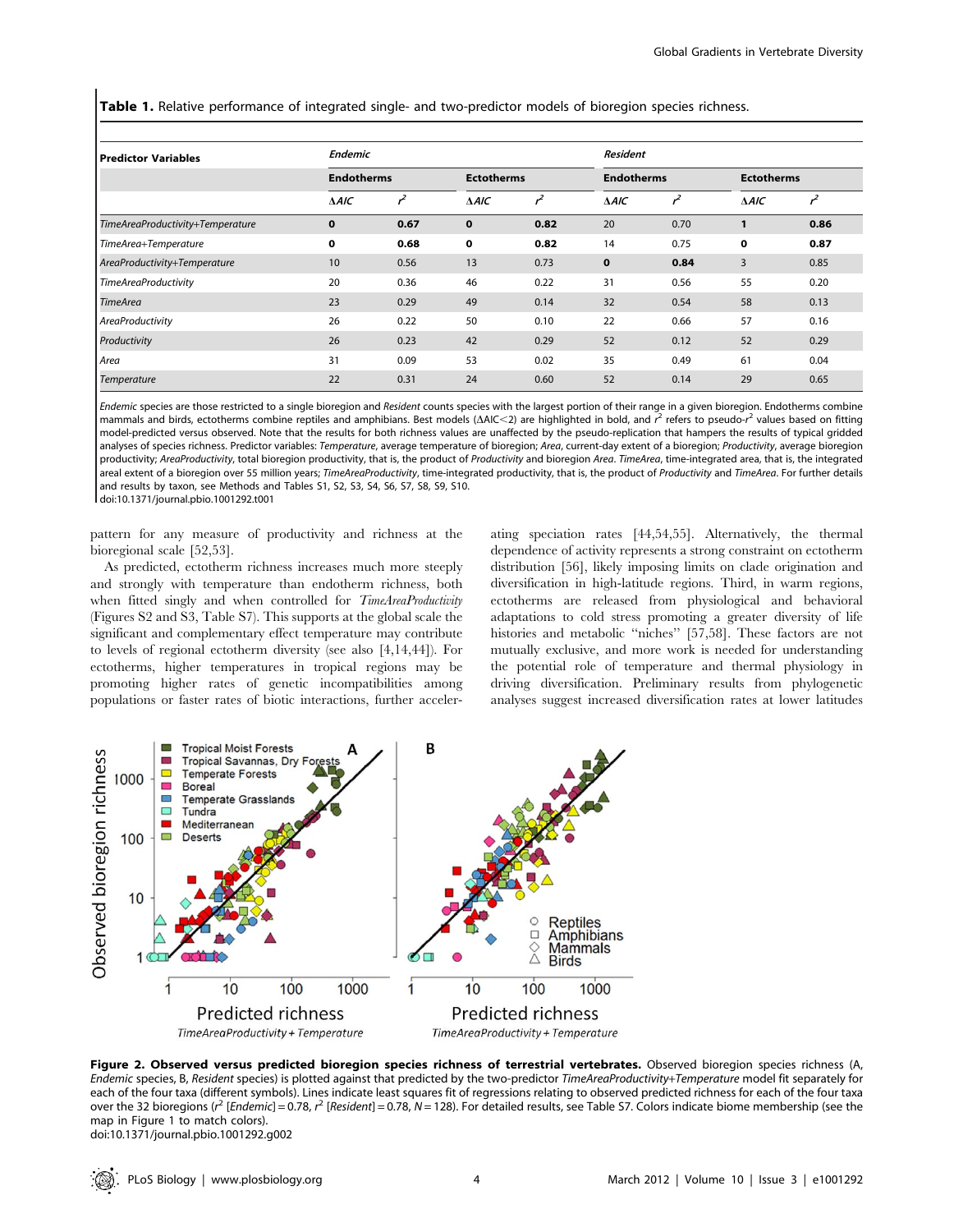in both amphibians [59] and mammals [60], but with a much weaker and more equivocal trend in the latter.

Overall, our bioregion results support the hypothesized interactions of environmental conditions and area over time in influencing the speciation and extinction and ultimately species richness of biota in bioregions. We suggest that the bioregional variation in time-integrated productivity successfully captures key factors affecting both cumulative population sizes over time as well as the different opportunities for reproductive isolation. Large, productive areas like the Neotropical moist/wet forest biome have been characterized by high productivity and a continuously large extent, and thus have supported large populations of each of the four vertebrate clades, since before the Eocene  $(700\times10^{12} \text{ km}^2$ years and  $663\times10^{18}$  kg Carbon produced since 55 MY bp; Figure 1). Reproductive isolation has been facilitated by the large amount of time that vertebrate populations have had to encounter geographical barriers (such as rivers in non-volant mammals [61]) as well as heightened habitat heterogeneity related to the high productivity (i.e., multiple vertical forest strata) [12]. This contrasts with, for example, unproductive North American deserts, which have only come to cover a substantial area within the last few million years  $(12\times10^{12} \text{ km} \text{ years and } 3\times10^{18} \text{ kg Carbon}; \text{ Figure 1})$ [62]. We suggest that the large *TimeAreaProductivity* seen in, for example, the Neotropical forest compared to the North American desert bioregion in Figure 1 reflects all factors affecting cumulative population sizes over time (which have affected both speciation and extinction probabilities) as well as opportunities for reproductive isolation. Together, these factors have led to the wide discrepancy in vertebrate diversity between these two bioregions.

Previous studies have employed phylogenies or sister-group comparisons to test whether the latitudinal diversity gradient derives from more evolutionary time [63], niche conservatism [38], or differences in speciation or extinction rates at different latitudes [22,59,60,64]. Factors such as orbital forcing causing glaciation at high latitudes have been posited to elevate extinction rates and are expected to accentuate the observed disparities in species richness among bioregions, especially for endemics [35,65]. The results reported here complement these studies and suggest that at the bioregion scale, and over an extremely large window of time (55 MY), diversification rates consistently vary with respect to the area, age, and productivity of a given bioregion (Figure 2). We thus view the time-integrated productivity of bioregions to be a general explanation for why so many clades originate at lower latitudes and correspondingly fewer have diversified into bioregions at higher latitudes. It is important to note that time alone is not sufficient to explain these patterns: temperate bioregions are just as ancient as tropical bioregions but strongly differ in their cumulative time-integrated area and productivity. In sum, the strong associations we find indicate a pathway toward first-order approximations of rates of net species production per bioregion, based on variation in area over time, productivity, and temperature. Future studies could integrate our approach with more detailed comparisons of clade-level diversification rates among bioregions or combine it with existing phylogenetic methods for quantifying correlates of diversification.

## Finer Scale Species Richness

Having addressed key evolutionary drivers affecting the broadscale variation in vertebrate diversity, we next assess how each bioregion's species sort into grid cell assemblages and how both processes combine to explain the finer scale geographic variation in richness (Figure 3A). We perform this assessment for the 18,467 bird, mammal, and amphibian species in the bioregion analysis and their 2,966,137 occurrences across the 9,253  $110\times110$  km

terrestrial grid cells encompassed by the bioregions (Figure 3B). Strong effects of regional- on fine-scale richness have previously been demonstrated [1,2], and here we provide a first test of their pervasiveness at a global scale by evaluating the performance of bioregion models for explaining grid cell richness. We find that the two-predictor TimeAreaProductivity+Temperature model developed above (Table 1) alone explains 46%–60% and 32%–50% of the variation in Resident richness and Total richness, respectively (Figure 3B left column, Tables S11 and S12). This highlights how regional effects together with even simple null models of proportional sorting are able to explain much of the finer scale richness patterns. Fine-scale–regional richness relationships are known to be affected by spatial scale as well as by species' dispersal abilities [66]. In larger regions a grid cell of the same size represents a smaller portion of the regional area and, assuming similar levels of grid cell immigration/extinction, grid cell richness is expected to be smaller. This should apply whenever average species range sizes increase less than proportionally with bioregion size and should be particularly noticeable for taxa with relatively low dispersal rates or small within-bioregion range sizes (such as amphibians compared to birds or mammals), because with increasing bioregion size species will be progressively less likely to occupy a given grid cell. We find these expectations confirmed. Bioregion Area exhibits an additional negative effect and improves fine-scale predictions, especially for Total richness. It does so most strongly in Amphibians (Figure S4, Table S12), whose greater dispersal limitation (and on average by a factor of four smaller geographic ranges) compared to mammals or birds has been previously suggested as contributing to their strong patterns of species turnover [67].

Species vary strongly in the number of assemblages they occupy and the species richness of grid cell assemblages is a function of the drivers that affect species' sorting and resulting overlap in geographic ranges. One variable strongly associated with the sorting into assemblages, particularly by wide-ranging species, is local energy availability [8,25]. We find that relative productivity in a grid cell (CellPropProductivity, i.e., the proportion of the maximum grid cell productivity observed in a bioregion) predicts a substantial additional amount of observed variation in grid cell richness (Figure 3B middle column, Tables S12 and S13) and confirms the expected greater tendency of species within a bioregion to occupy high-productivity grid cells. Allowing the shape of the richness–productivity relationship to vary among regions improves predictions (Tables S12 and S13), but only slightly so, suggesting a within-regional role of productivity that is globally fairly consistent. Nevertheless, the total amount of variation explained by the TimeAreaProductivity+Temperature model (58%–77%) is remarkable and similar to that found in previously published broad-scale gridded richness regression analyses [8,11]. Notably, however, the hierarchical approach avoids the dual problems of species pseudo-replication and conflation of amongand within-regional processes—issues that have seriously impeded interpretations of all previous gridded biogeographic or macroecological analyses at broad scales.

Our results largely corroborate past studies that have hypothesized that net primary productivity should be a dominant predictor of fine-grain assemblage richness [8,11,16]. However, our hierarchical model is able to separate how productivity influences species richness at different temporal and spatial scales. At the bioregional scale, productivity should increase the cumulative population size and opportunities for reproductive isolation over time, promoting higher species richness in highproductivity bioregions [12]. At the fine scale productivity affects the occupancy of assemblages in relation to the regional pool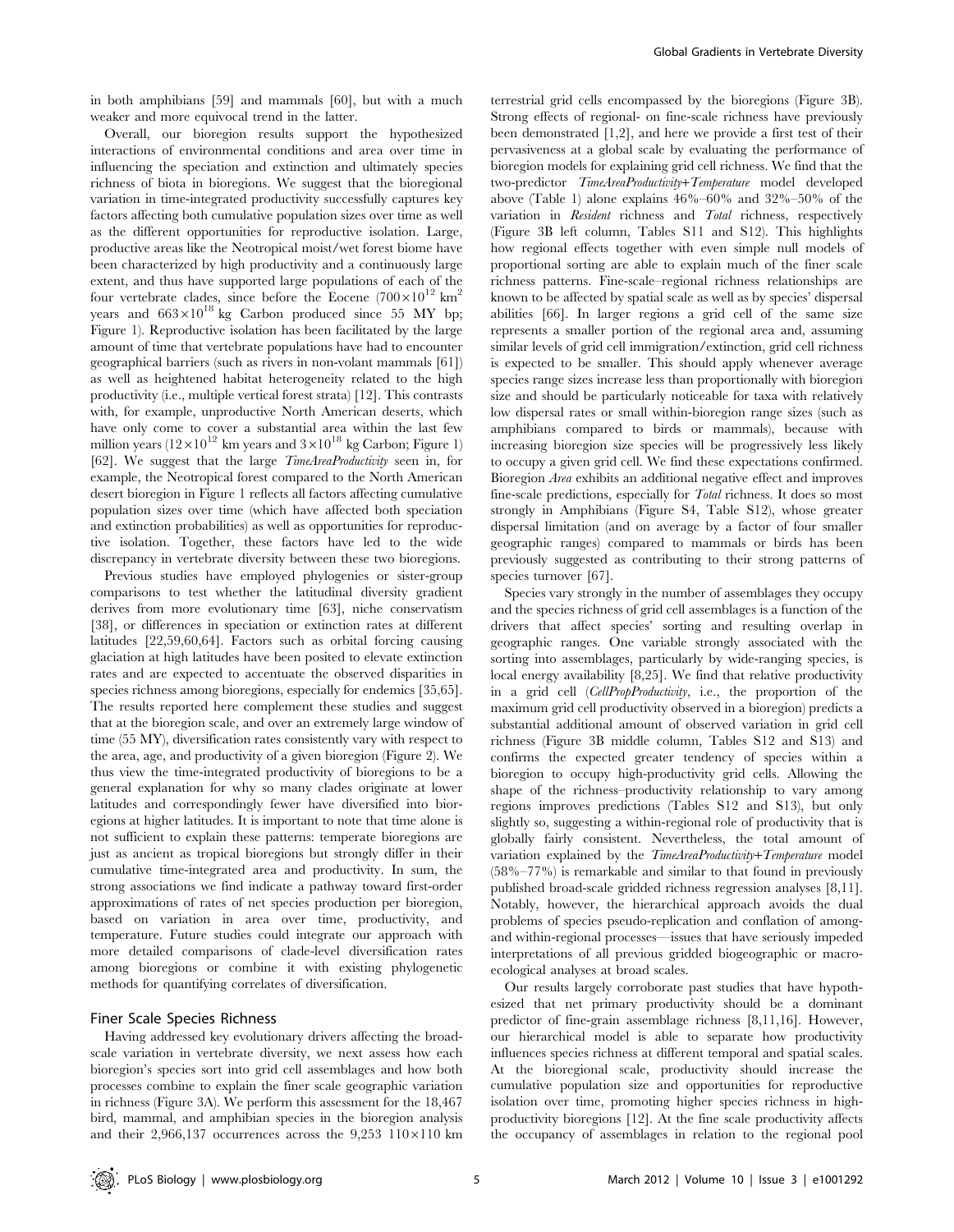

Figure 3. Hierarchical prediction of species richness at the scale of 110 km grid cells ( $N=9,253$ ). (A) Conceptual outline of the model and (B) empirical evaluation for the 110 km grid cell Total Richness of Mammals, Birds, and Amphibians. The model first fits differences in grid cell richness among bioregions based on the Resident richness model of bioregion-level diversification (TimeAreaProductivity, Temperature, see Table 1, Figure 2; additional effect of Area was also fitted and significant for Amphibians, see Figure S4, Table S12). Second, the effect of within-bioregion gradients in productivity (CellPropProductivity, i.e., proportion of bioregion grid cell maximum, a measure that standardizes productivity across bioregions) is fitted to predict subsequent sorting of each bioregions' species into grid cell assemblages. The resulting hierarchical prediction of grid cell richness accounts for the scale dependence of different effects and in the case of productivity addresses the different mechanisms of the same variable at different scales. In (B), lines indicate least squares model fits ( $r^2$  values for observed–predicted; bioregion level, grid cell level, respectively:  $r^2$  $[Birds] = 0.40, 0.61; r^2$  [Mammals] = 0.45, 0.58;  $r^2$  [Amphibians] = 0.59, 0.77). Boxplots (left panels) summarize points for each of the 32 bioregions. Colors indicate biome membership (see Figure 2 for legend). See also Figure S4 and Tables S12 and S13. Partial residuals illustrate the relationship between a predictor and the response given other predictors in the model. doi:10.1371/journal.pbio.1001292.g003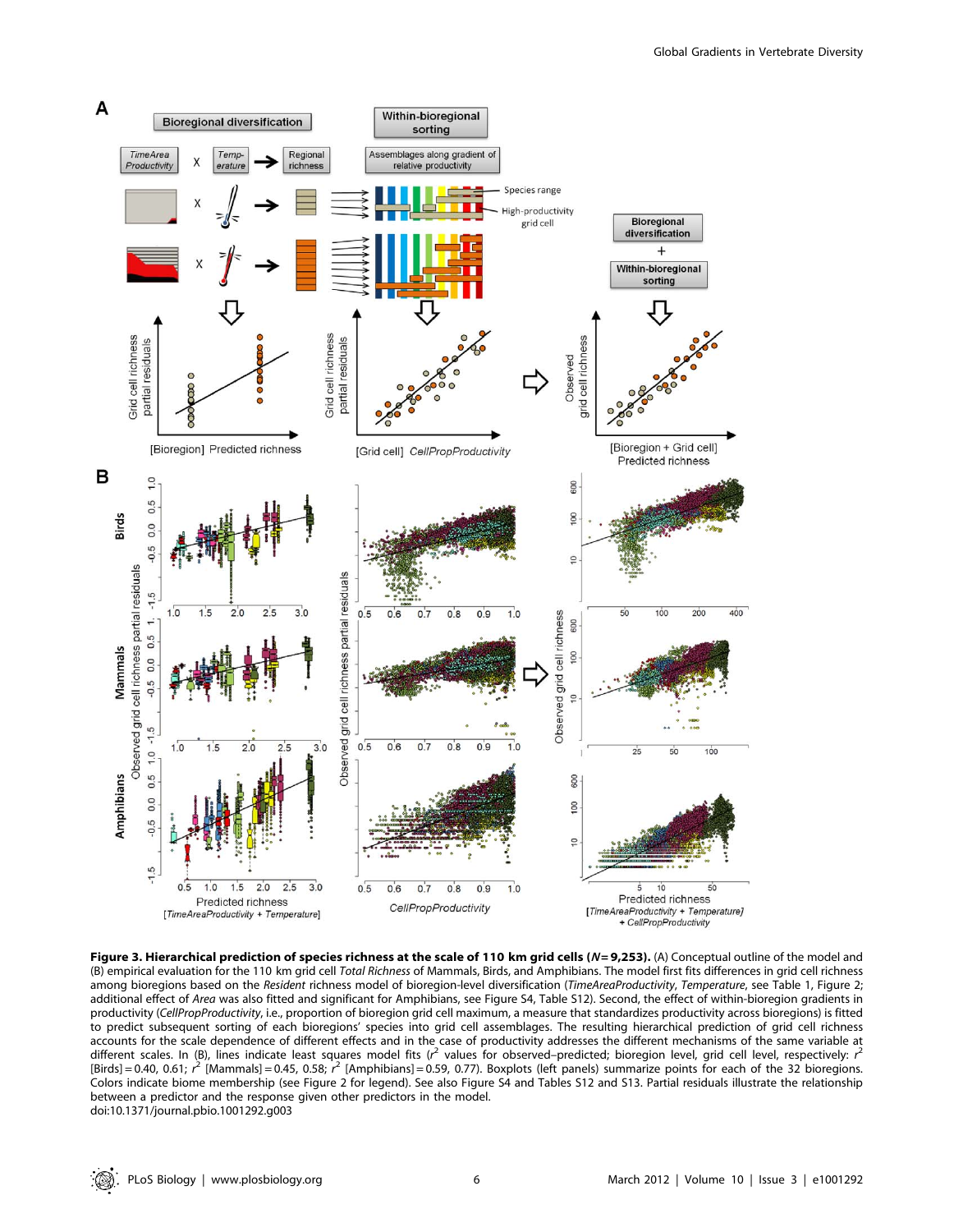[27,68]. In addition to the sampling effects inherent with larger assemblage-level population sizes, increased productivity may promote greater richness due to an increased number of niches facilitating species coexistence [12,25].

## Conclusions

We consider the contributions of this study to be conceptual in addition to empirical and hope that its framework will inspire further consideration of diversity gradients that aims to integrate ecological and evolutionary mechanisms across scales. Our global hierarchical approach represents an analytical paradigm shift away from the traditional analysis of fine-scale assemblages as independent spatial units. But there are obvious limits to our analysis. While the strong association of vertebrates with dominant vegetation types and the observed biotic independence of bioregions support their delineation as major evolutionary arenas, challenges remain surrounding the demarcation of the exact boundaries of such regions, the accuracy of past climate reconstructions, and their comparability across clades. Future availability of higher resolution phylogenies of the four vertebrate clades will allow more rigorous comparative approaches within and across lineages, but even comprehensive, strongly supported phylogenetic reconstructions are unlikely to provide vital information regarding the estimation of ancestral distributions (or ranges) and extinction rates [69]. Thus, our model can be viewed as a template on top of which other processes surely influence the origin and maintenance of diversity. For example, glaciation cycles influence speciation and extinction rates [36] and play an important role in driving recent speciation over broad scales [70]. Historical climate dynamics along elevation gradients in particular are known to create opportunities for rapid climateassociated parapatric or allopatric speciation and contribute strongly to the high richness of many tropical mountain areas [71–73]. Furthermore, a multitude of trophic interactions are likely to interact with these large-scale processes to cause positive, coevolutionary feedback loops, thus further increasing fine-scale and regional diversity [15].

Our findings show that energy availability has a large effect on both the regional pool and local sorting of richness. This highlights its importance for both evolutionary and ecological processes and the critical need to integrate these effects. This is especially crucial today, given the attention paid to recent models predicting the effects of climate change on the richness of whole gridded assemblages. The redundancy of information and conflation of ecological and evolutionary processes in smaller scale models impede interpretation in a way that is overcome in our analysis. Here we have shown how history can be integrated into a model predicting diversity with area, productivity, and temperature at the global scale. The separate consideration of drivers of diversification and finer scale occupancy and their joint effects on observed gradients of species richness should help pave the way for a more integrated macro-evolutionary and -ecological understanding of the origin and maintenance of global richness gradients.

#### Materials and Methods

## Bioregion Selection, Time-Integrated Area Calculations

We selected 32 well-established, geographically and climatically distinct bioregions (Figure 1). These bioregions correspond to the biomes (tundra, desert, grassland, boreal forest, temperate forest, tropical moist/wet forest, tropical dry forest/savanna, and Mediterranean forest/shrublands) within the world's main biogeographic realms (Neartic, Paleartic, Neotropical, Australian, IndoMalayan, and Afrotropics) as described by Olson et al. [46]

and also used in the Wildfinder vertebrate distribution database (see below) [74]. Although we do not have detailed, fine-scale records throughout every interval of time for the past 55 million years, enough information exists regarding the age of all biomes and directionality of their expansion and contraction to make reasonable estimates of the measures of their area integrated over time (Table S5). We excluded the ''Mangroves'' biome (Biome ID 14 in [46,74]) and also the ''Montane Grasslands & Shrublands'' Biome (Biome ID 10 in [46,74]). The latter was not included due to the difficulty in estimating areal and climate changes over their steep gradients over such a long time period. For example, in the Andes, different biomes occur at different elevations on the western and eastern slopes at different latitudes, and the available data are not sufficient to accurately estimate the elevations of the southern, central, and northern Andes at various time intervals since the Miocene, as each chain has uplifted at different rates and at different times [75]. This is critical information to be able to reconstruct the areal extent over time of each bioregion in the Andes and a general problem common to all of the world's mountain ranges, which is why they were excluded from our analysis.

The last 55 million years is an appropriate interval of time to measure the time-integrated area of the world's biomes within realms for two reasons. First, the beginning of the window of time is 10 million years after the massive extinction, which occurred 65 million years ago, causing major upheaval in the vertebrates. By 55 million years ago, the biosphere had recovered but its biota was very different from the plants and animals that had dominated the Cretaceous. Second, most of the ''higher taxa''—that is, ancestors of modern lineages of vertebrates that now dominate the extant diversity of mammals, birds, amphibians, and reptiles (for example, fossils recognizable as extant genera)—are already represented in the fossil record by 55 million years ago [76]. Plant communities by the Eocene are, for the first time, composed of Angiosperms and Gymnosperms that are recognizable as the "genera" and "families" that are dominant in today's biomes [62,77]. Thus, the biota in the Eocene has a ''modern aspect'' [76,77].

The Earth's biomes have experienced large changes over the last 55 million years due to the consistent pattern of cooling and drying that has steadily taken place over this period of time [62,78,79]. Average global temperatures have plummeted from  $27^{\circ}$ C 55 million years ago to today's average of 15 $^{\circ}$ C and precipitation has similarly dropped [62,80]. For the moist/wet forest biomes (boreal forest, temperate forest, and tropical moist/ wet forest) we used maps generated by Fine and Ree (2006) that were based on five sources: [49,62,81–83]. For the other biomes, our approach to estimate the time-integrated area of each biome was first to try to determine the paleobotanical consensus opinion for the age of each biome (Table S5). Then, we took the extant area of that biome and backcasted in time over the years that it has been present, reasoning that as tropical forests have receded during the past 55 MY years, dry and cold biomes such as tundra, desert, Mediterranean, grassland, and dry forest/savanna must have increased in size from the date of their origin to today's area.

We made two interpretations—a ''wet'' and a ''dry'' interpretation (Table S5). These two interpretations span the diverse opinions regarding the extent and age of the world's biomes over the last 55 million years and thus gauge the robustness of our results according to a range of expert opinions. For example, desert plants are absent in fossil records until about 2 Ma [77], even though it is hypothesized with molecular dating that plant lineages today found only in desert floras are at least 50 Ma old [62]. Thus, the consensus opinion is that deserts were probably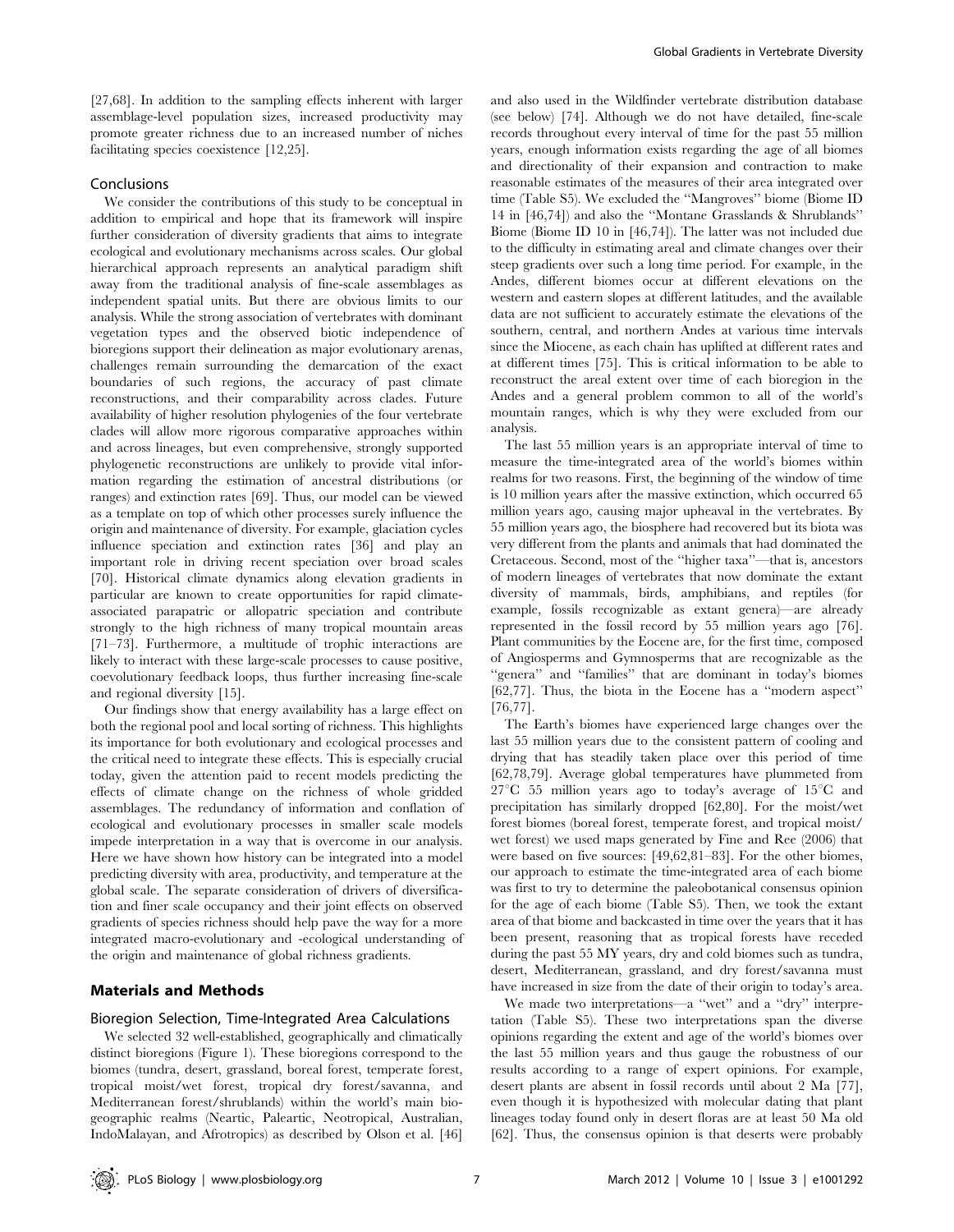present in the Eocene, but much restricted in size compared to today. For example, evaporite sediments point to extreme aridity in western Africa, Arabia, and central Asia in the late Miocene [82]. We thus made two estimates for the time-integrated area of desert biomes. The ''wet'' interpretation gives deserts an origin of 34 MYA but covering 10% of their current area from 34 MYA until 2 MYA, which is consistent with the lack of fossil evidence for any desert plant communities. The ''dry'' interpretation also gives the origin of deserts 34 MYA but has deserts covering the same areal extent as today since their origin, which is almost certainly an overestimate but is possible given the ancient age of some desert plant lineages and the difficulty of fossilization of desert environments (Table S5).

Our wet and dry interpretations both yield qualitatively similar results, and for simplicity, we focus on the ''wet'' interpretation throughout the article. The current-day extent of a bioregion as given in [46] yielded our predictor variable Area (units  $km^2$ ). Timeintegrated area (*TimeArea*, in units year  $km^2$ ) was given as the integrated areal extent of a bioregion over 55 million years, or simply the sum of the area estimated for each of the 55 onemillion-year periods. We acknowledge that this offers only a first order approximation. While exact values will be subject to change as paleoecological knowledge advances, we expect these changes to refine the details rather than radically alter overall patterns, which would have relatively little effect on our analyses, and thus we do not expect systematic biases in our results.

While topographic heterogeneity is expected to also influence the potential for reproductive isolation [32], in this dataset (which excludes montane regions) it is largely captured by bioregion Area and does not yield improved predictions (see Table S12).

#### Bioregion Species Data

We aggregated existing eco-regional terrestrial vertebrate species lists for the selected 32 bioregions from the Wildfinder distribution database [74]. We excluded all eco-regions in biomes not selected for analysis (see above), including all montane ecoregions (which have a total of 1,015 terrestrial vertebrate species restricted to them). This resulted in 54,122 bioregion occurrence records for 25,696 species (9,229 birds, 4,607 amphibians, 4,631 mammals, and 7,229 reptiles). We calculated terrestrial vertebrate richness (''vertebrate richness'') per bioregion in three different ways: Total, which includes every vertebrate species found within each bioregion; Resident, which only counts species in the bioregion with the largest proportion of its geographic range; and Endemic, which counts only species that are restricted to a single bioregion (see Table S2 for complete raw data). Assigning each species only to its dominant bioregion to eliminate pseudo-replication yields a Resident richness pattern very similar to that of Total richness  $(r<sub>S</sub> = 0.85,$  Table S4). For the analyses, vertebrates were divided into ectotherms (amphibians and reptiles) and endotherms (birds and mammals) and further separated into birds, mammals, reptiles, and amphibians. All richness values were natural logtransformed.

#### Finer Scale Species Data

Species occurrence data across grid cells were compiled from global expert opinion range maps extracted across a  $110\times110$  km equal area grid in a Behrman projection. For mammals [84], and amphibians, sources were the IUCN assessment (http://www. iucnredlist.org). For birds, breeding distributions were compiled from the best available sources for a given broad geographical region or taxonomic group [85]. For reptiles, global-scale expert range maps have not yet been compiled, and they were therefore not included in the grid cell assemblage analyses. We excluded all cells that were not  $>50\%$  inside the selected bioregion boundaries as described above (and shown in Figure 1). Only cells with  $>50\%$ dry land and with at least one species from each of the three vertebrate groups were included in the analysis, resulting in 9,253 cells. For each grid cell we summarized richness of Resident species (i.e., species were counted if they occurred in several grid cells only within the same bioregion) and of *Total* species (i.e., species were counted whether they occurred in multiple grid cells within the same or in a different bioregion). Values were log10-transformed before analysis. For Total species, the full database consisted of a total of 2,966,137 grid cell records (birds 2,010,091; mammals 695,133; and amphibians 260,913).

#### Bioregion and Finer Scale Environmental Data

Bioregion-typical temperature estimates (Temperature) were based on average annual temperatures calculated from the University of East Anglia's Climatic Research Unit gridded climatology 1961– 1990 dataset at native 10-min resolution [86]. For estimates of bioregion-typical annual net primary productivity, we used an average from 17 global models at a spatial resolution of 0.5 degrees latitude-longitude [87]. Average bioregion productivity (Productivity, units grams Carbon  $m^{-2}$  year<sup>-1</sup>) was calculated from all  $0.5 \times 0.5$  degree grid cells that predominantly fall inside a bioregion, and summed productivity (AreaProductivity, units grams Carbon  $year^{-1}$ ) was then given by the product of this value and bioregion Area. With bioregions defined by their typical environmental conditions, we assumed average productivity characteristic of a bioregion to have been constant through time [49,62]. Timeintegrated productivity (TimeAreaProductivity, unit grams Carbon) was thus given as the product of *Productivity* and *TimeArea*. Values for all bioregion predictor variables are given in Table S1. All response and predictor variables were natural log-transformed for analysis, except for temperature, which was 1/kT transformed (where k is the Boltzmann constant, see [44]). We used the same global net primary productivity dataset [87] to estimate productivity at the level of  $110\times110$  km grid cells. First, we calculated average grid cell productivity (NPP) across all encompassing  $0.5 \times 0.5$  degree grid cells. Second, we normalized each grid cell by dividing by the maximum productivity grid cell value observed in a bioregion, resulting in a measure of proportional productivity  $(PropNPP)$  varying from 0 to 1.

#### Bioregion Analyses

We performed a total of nine GLM models on the bioregion data and used the Akaike criterion to identify those offering the best fit [88]. Six models were given in the form of single predictors (Temperature, Area, Productivity, AreaProductivity, TimeArea, and Time-AreaProductivity). An additional three models were formed by the combination of the latter three variables with Temperature. We performed a separate set of analyses to assess the potential additional effect of elevation range within a bioregion, but adding this variable to any of the three two-predictor models did not improve model fit, and thus we excluded the variable from further consideration. Because of the strong independence of sampling units both in terms of response (no overlap in species) and predictor variables (by definition each bioregion is environmentally highly distinct from neighboring bioregions), the usual concerns about spatial autocorrelation affecting model results [89,90] do not apply to this analysis, and additional spatial regression analysis was not performed.

#### Finer Scale Analyses

Having established models of bioregion richness, we assessed the success of predictions of resident bioregional richness to explain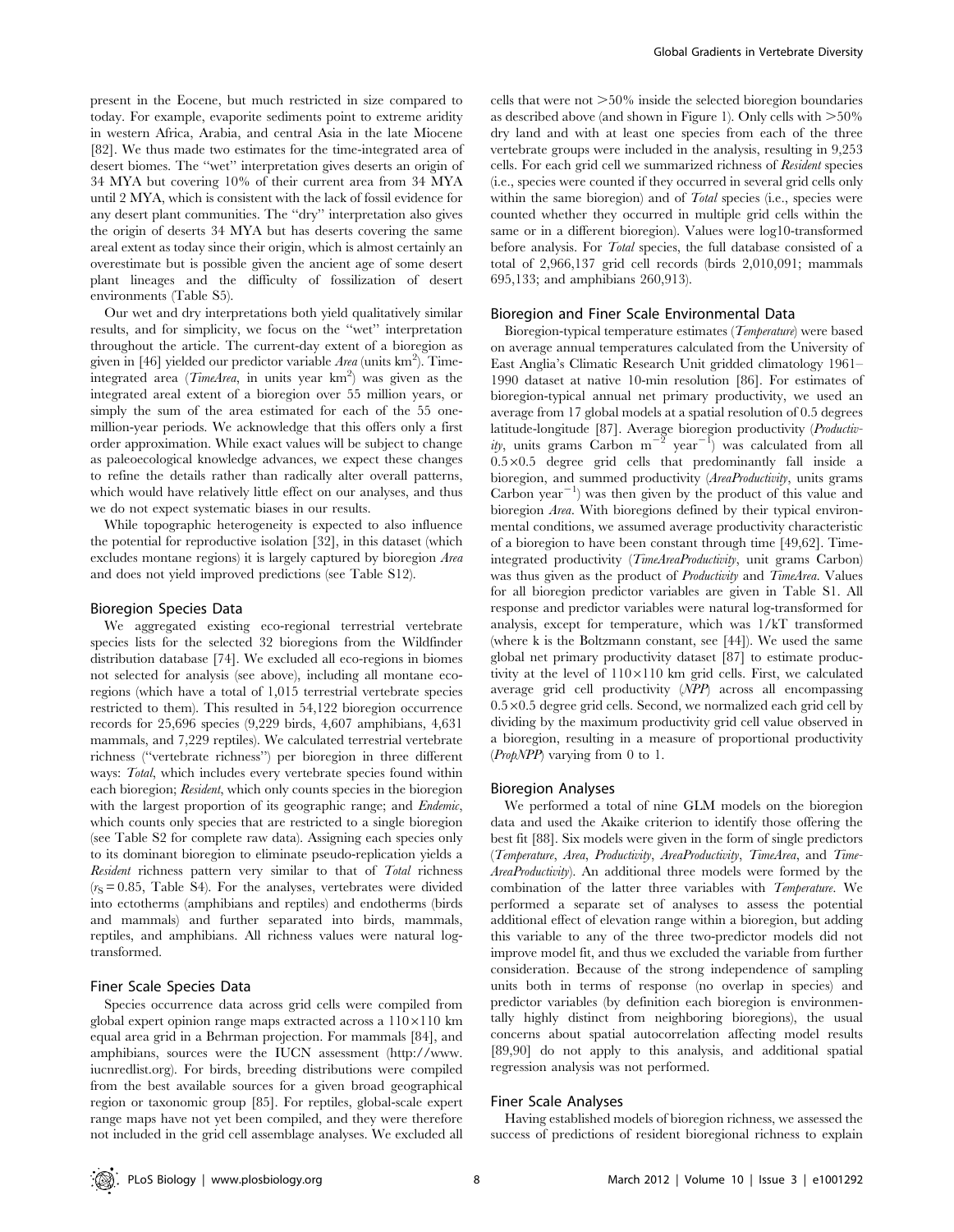the species richness (Total and Resident, see above) of all  $110\times110$  km grid cells within bioregions (for a conceptual overview of the analytical steps, see Figure 3). Note that unlike the bioregional tests described above, analyses at this scale do double-count species. In our study we make the simplifying assumption that diversification processes are sufficiently accounted for at the bioregional scale. The models at the within-bioregion scale then address the sorting of these species each into multiple grid cells, with multiple occurrences an integral part of the signal. We acknowledge that, depending on taxon and region, diversification processes may still exert influence on the within-bioregion patterns of distribution and richness, and we hope that our work will spur further research into additional approaches that can be integrated across all scales.

We first evaluated bioregion predicted resident richness alone (in essence testing for a random sorting of bioregion species into finer scale assemblages), then included bioregion Area as an additional predictor, and finally we added estimates of grid cell NPP as a finer scale predictor. We first performed simple GLM models with all 9,253 grid cells as sampling units, together with bioregion Resident richness as predicted by the TimeAreaProductivity+Temperature and AreaProductivity+Temperature models as a first predictor (BioregPred) and bioregion Area as a second predictor (Figure 3, Table S9). In the same GLM we then added grid cell proportional net primary productivity (CellPropNPP, i.e., relative productivity within a bioregion, see above) as an additional predictor. In preliminary post hoc analyses with a number of environmental variables CellPropNPP remained by far the strongest, in line with recent work on within-regional richness filters that also find productivity-related variables to be dominant [26,27]. Given the nested nature of these analyses we focus on pseudo- $r^2$  values (fit of observed versus predicted) and visual examination of results in the form of partial residual plots (Figure 3). For this first demonstration, focused on a single variable, we did not include further analyses additionally fitting the signal of spatial autocorrelation.

We performed a second set of analyses in an explicit mixed effects model setting (Table S10), with bioregion as a random effect (R library lme4, Version 0.999375-32, function lmer). As in the GLM model, grid cell richness is first fitted by the predictions for regional resident species richness (BioregPred, see Table 1), and then by area of the region (Area), and grid-cell-level NPP (NPP). Region was fitted as a random effect, and the slope and strength of BioregPred and BioregPred+Area as fixed effects were assessed (model formula in R: lmer  $(y \sim BioregPred + Area + (1 | Bioregion))$ . The additional effect of grid cell NPP was then evaluated by fitting it as an additional fixed effect with a globally constant slope  $(NPP_{\text{const}})$  and by allowing the NPP–richness relationship to vary within regions as random slope (NPP<sub>var</sub>) (model formula in R: lmer ( $y \sim B$ ioregPred+Area+(1|Bioregion)+(NPP|Bioregion)).

#### Data Deposition

The data are deposited in the Dryad Repository (http://dx.doi. org/10.5061/dryad.45672js4).

## Supporting Information

Figure S1 Bioregion independence at different taxonomic ranks. The frequency of Jaccard similarity values is shown ([count of shared taxa]/[count of taxa in both]) expressed in % (Jaccard \* 100) for all bioregion combinations  $(N=496)$  for different taxonomic ranks. Results confirm high independence of bioregions at the species and genus rank and moderate independence at family rank. See also Table S3.

Global Gradients in Vertebrate Diversity

Figure S2 Partial residual plots for the joint effects Time-AreaProductivity and Temperature on Resident species richness (lntransformed). Partial residual plots illustrate the relationship between a predictor and the response given other predictors in the model. Specifically, this is a plot of  $r_i$ +bx<sub>i</sub> versus x<sub>i</sub>, where  $r_i$  is the ordinary residual for the i-th observation,  $x_i$  is the i-th observation, and b is the regression coefficient estimate. Colors indicate biome membership (see Figure 1 for legend). For detailed model results, see Table S7.

(TIF)

Figure S3 Partial residual plots for the joint effects of Time-AreaProductivity and Temperature on Endemic species richness (lntransformed). Partial residual plots illustrate the relationship between a predictor and the response given other predictors in the model. For other details, see Figure S2. (TIF)

Figure S4 Partial residual plots for the variation in grid cell richness of Resident species among bioregions. In this model Resident richness is predicted by the bioregion (TimeAreaProductivity+- Temperature) model and bioregion current-day Area. Partial residual plots illustrate the relationship between a predictor and the response given other predictors in the model. Specifically, this is a plot of  $r_i + bx_i$  versus  $x_i$ , where  $r_i$  is the ordinary residual for the i-th observation,  $x_i$  is the i-th observation, and b is the regression coefficient estimate. Colors indicate biome membership (see Figure 1 for color legend and Figure 3 for results without Area). (TIF)

Table S1 List of bioregions and predictor variables in the analysis. TimeArea and TimeAreaProductivity values are from integration of bioregion area over 55 million years. For further details and geographic locations, see Figure 1. (DOC)

Table S2 Bioregion species richness values. Total: includes all species with ranges extending into a given bioregion (many species represented several times in different bioregions). Resident: includes only species with the greatest portion of their range extending into a given bioregion (each species is represented only once). Endemic: includes only species with no portion of range extending beyond a given bioregion. Vert., Vertebrates (Birds+Mammals+Amphi-

bians+Reptiles). Amph., Amphibians. (DOC)

Table S3 Median Jaccard similarity (%) of bioregion composition at three different taxonomic ranks. Jaccard similarity is given as ([count of shared taxa]/[count of taxa in both]) expressed in % (Jaccard \* 100). For a given bioregion and taxon, values are medians from the comparison with all 31 other regions, respectively. See also Figure S1. (DOC)

Table S4 Spearman rank correlations among bioregion species richness values for Total, Resident, and Endemic categories for all vertebrates, endotherms, and ectotherms, and each vertebrate clade separately  $(N=32)$  bioregions). For richness definitions see Table S2.

(DOC)

Table S5 Details regarding the ages of biomes and the sources consulted in order to calculate the area over time for each of the world's bioregions.

(DOC)

Table S6 Spearman rank correlations of predictor variables among bioregions ( $N = 32$ ).

(DOC)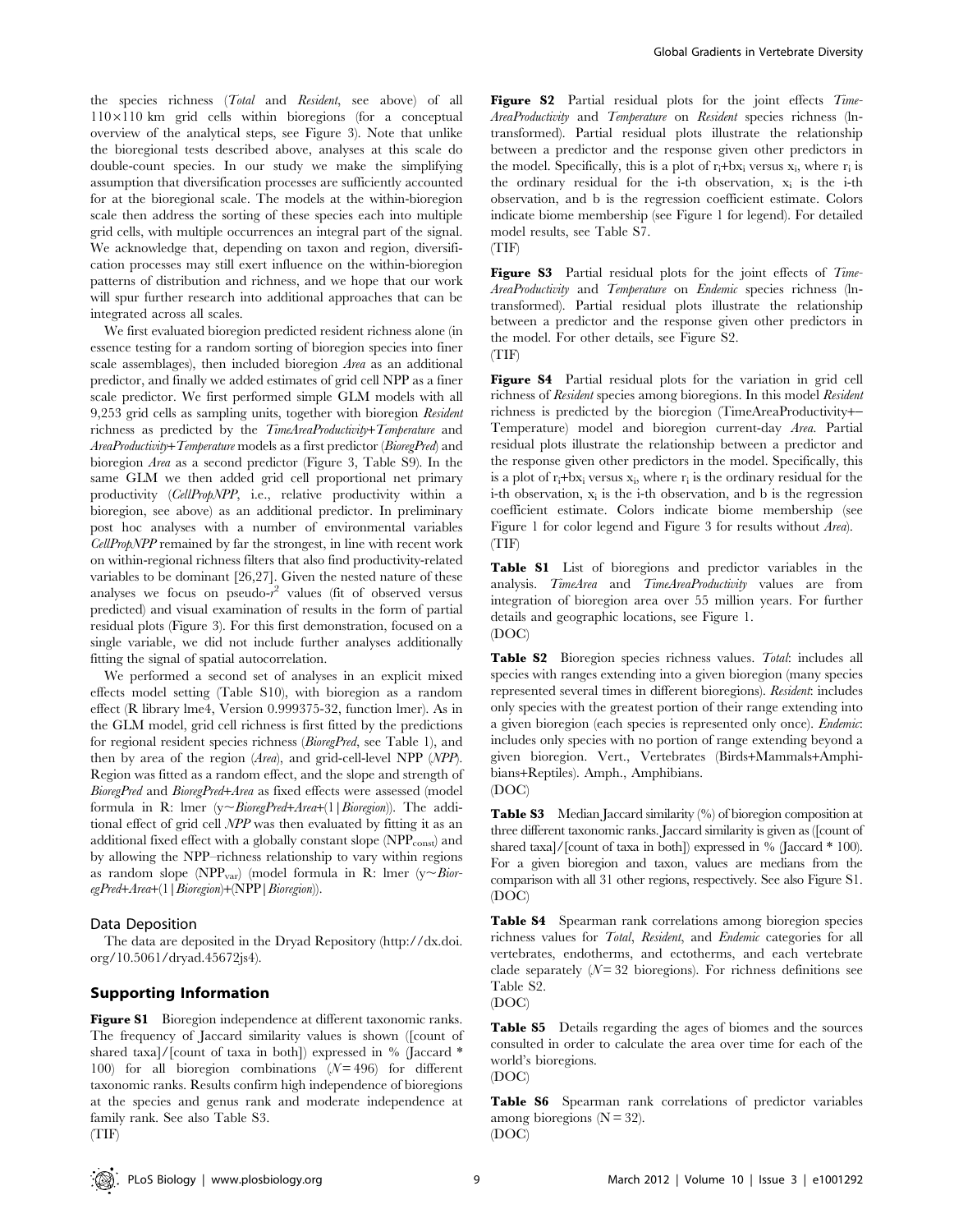Table S7 Predictors of bioregion richness for Endotherms (mammals+birds) and Ectotherms (amphibians+reptiles) with details on slope estimates. Species richness values and all predictors except temperature were ln-transformed; temperature is given as 1/kT (where k is the Boltzmann constant). For other details see Table 1.

(DOC)

Table S8 Predictors of bioregion richness. Results for all taxa. For other details see Table 1.

(DOC)

Table S9 Comparison of AIC values of alternative formulations of models combining the effects of TimeArea and Productivity, and of TimeArea, Productivity, and Temperature on bioregion species richness. TimeArea and Productivity are either integrated into a single variable (TimeAreaProductivity, see Figure 1), modeled additively, or modeled as an interaction. Models with  $>3$  units AIC larger than the model with the smallest AIC within a group (i.e., significantly worse) are marked in bold.

(DOC)

Table S10 Comparison of AIC values of TopoRange (log(max- $\lim_{m \to \infty}$  minimum elevation) in a bioregion) as an alternative predictor of bioregion species richness. Null model is fitting the intercept only. The variable Area, which is correlated with TopoRange ( $r_{Spearman}$  = 0.58, N = 32), offers either equal or better fit.

(DOC)

Table S11 Spearman rank correlations among Total, Resident, and Endemic richness for different taxa across 110 km quadrants  $(N=9,253)$ . For richness definitions, see Table S2. (DOC)

**Table S12** Prediction success  $(r^2)$  of bioregion-level models of Total and Resident richness of 110 km grid cell assemblages  $(N=9,253)$  based on general linear models. Grid cell richness is

## References

- 1. Ricklefs RE (1987) Community diversity: relative roles of local and regional processes. Science 235: 167–171.
- 2. Caley MJ, Schluter D (1997) The relationship between local and regional diversity. Ecology 78: 70–80.
- 3. McGill BJ (2010) Matters of scale. Science 328: 575–576.
- 4. Belmaker J, Jetz W (2011) Cross-scale variation in species richness–environment associations. Global Ecology and Biogeography 20: 464–474. 5. Gotelli NJ, Anderson MJ, Arita HT, Chao A, Colwell RK, et al. (2009) Patterns
- and causes of species richness: a general simulation model for macroecology. Ecol Lett 12: 873–886.
- 6. Willis KJ, Whittaker RJ (2002) Species diversity–scale matters. Science 295: 1245–1248.
- 7. Schall JJ, Pianka ER (1978) Geographical trends in number of species. Science 201: 679–686.
- 8. Jetz W, Rahbek C (2002) Geographic range size and determinants of avian species richness. Science 297: 1548–1551.
- 9. Currie DJ (1991) Energy and large-scale patterns of animal species and plant species richness. Am Nat 137: 27–49.
- 10. Buckley L, Jetz W (2007) Environmental and historical constraints on global patterns of amphibian richness. Proc R Soc Lond B Biol Sci 274: 1167–1173.
- 11. Hawkins BA, Porter EE, Diniz JAF (2003) Productivity and history as predictors of the latitudinal diversity gradient of terrestrial birds. Ecology 84: 1608–1623.
- 12. Evans KL, Warren PH, Gaston KJ (2005) Species–energy relationships at the macroecological scale: a review of the mechanisms. Biol Rev Camb Philos Soc 80: 1–25.
- 13. Hurlbert AH, Jetz W (2010) More than ''more individuals'': the non-equivalence of area and energy in the scaling of species richness. Am Nat 176: E50–E65.
- 14. Qian H (2010) Environment–richness relationships for mammals, birds, reptiles, and amphibians at global and regional scales. Ecological Research 25: 629–637.
- 15. Mittelbach GG, Schemske DW, Cornell HV, Allen AP, Brown JM, et al. (2007) Evolution and the latitudinal diversity gradient: speciation, extinction and biogeography. Ecol Lett 10: 315–331.

first fitted by the predictions for Resident species richness (''[Bioregion] Predicted richness,'' see Table 1), and then additionally by Area of the bioregion, and grid-cell-level relative productivity (CellPropProductivity, calculated as proportion of maximum grid cell productivity in the region). Pseudo- $r^2$  values of observed versus fitted are listed.

## (DOC)

Table S13 Prediction success of bioregion-level models of Total and Resident richness of 110 km grid cell assemblages  $(N= 9,253)$ based on mixed effects models. Grid cell richness is first fitted by the predictions for Resident species richness (''[Bioregion] Predicted richness,'' see Table 1) and then additionally by bioregion Area, and grid-cell-level relative productivity (CellPropProductivity). Bioregion is fitted as a random effect, and the slope and strength of ''[Bioregion] Predicted richness'' and ''[Bioregion] Predicted richness+Area" as fixed effects are assessed. Pseudo- $r^2$  values of observed versus fitted are listed. The additional effect of grid cell productivity was evaluated by fitting it as additional fixed effect with a globally constant slope (CellPropProductivity) and by allowing the relationship with richness to vary within regions as a random slope (CellPropProductivity<sub>var</sub>).

(DOC)

## Acknowledgments

We would like to thank J. Belmaker, R. Bowie, G. Crutsinger, N. Cooper, P. Hull, F. La Sorte, T. Lee, D. Rabosky, R. Ricklefs, and D. Rosauer for discussions.

## Author Contributions

The author(s) have made the following declarations about their contributions: Conceived and designed the experiments: WJ PF. Performed the experiments: WJ PF. Analyzed the data: WJ PF. Contributed reagents/ materials/analysis tools: WJ PF. Wrote the paper: WJ PF.

- 16. Kaspari M, Ward PS, Yuan M (2004) Energy gradients and the geographic distribution of local ant diversity. Oecologia 140: 407–413.
- 17. Wright S, Keeling J, Gillman L (2006) The road from Santa Rosalia: a faster tempo of evolution in tropical climates. Proc Natl Acad Sci U S A 103: 7718–7722.
- 18. Wright DH, Currie DJ, Maurer BA (1993) Energy supply and patterns of species richness on local and regional scales. In: Ricklefs R, Schluter D, eds. Species diversity in ecological communities. Chicago: University of Chicago Press. pp 66–74.
- 19. Dobzhansky T (1950) Evolution in the tropics. American Scientist 38: 209–221.
- 20. Ricklefs RE, Schluter D (1993) Species diversity: regional and historical influences. In: Ricklefs RE, Schluter D, eds. Species diversity in ecological communities. Chicago: Chicago University Press.
- 21. Cardillo M, Orme CDL, Owens IPF (2005) Testing for latitudinal bias in diversification rates: an example using New World birds. Ecology 86: 2278–2287.
- 22. Jansson R, Davies TJ (2008) Global variation in diversification rates of flowering plants: energy vs. climate change. Ecol Lett 11: 173–183.
- 23. Buckley LB, Davies TJ, Ackerly DD, Kraft NJB, Harrison SP, et al. (2010) Phylogeny, niche conservatism and the latitudinal diversity gradient in mammals. Proc R Soc Lond B Biol Sci 277: 2131–2138.
- 24. Rosenzweig ML, Abramsky Z (1993) How are diversity and productivity related. In: Ricklefs RE, Schluter D, eds. Species diversity in ecological communities. London: University of Chicago Press.
- 25. Storch D, Sizling AL, Gaston AJ (2007) Scaling species richness and distribution: uniting the species–area and species–energy relationships. In: Storch D, Marquet PA, Brown JH, eds. Scaling biodiversity. Cambridge: Cambridge University Press.
- 26. Bonn A, Storch D, Gaston KJ (2004) Structure of the species-energy relationship. Proc R Soc Lond B Biol Sci 271: 1685–1691.
- 27. White EP, Hurlbert AH (2010) The combined influence of the local environment and regional enrichment on bird species richness. Am Nat 175: E35–E43.